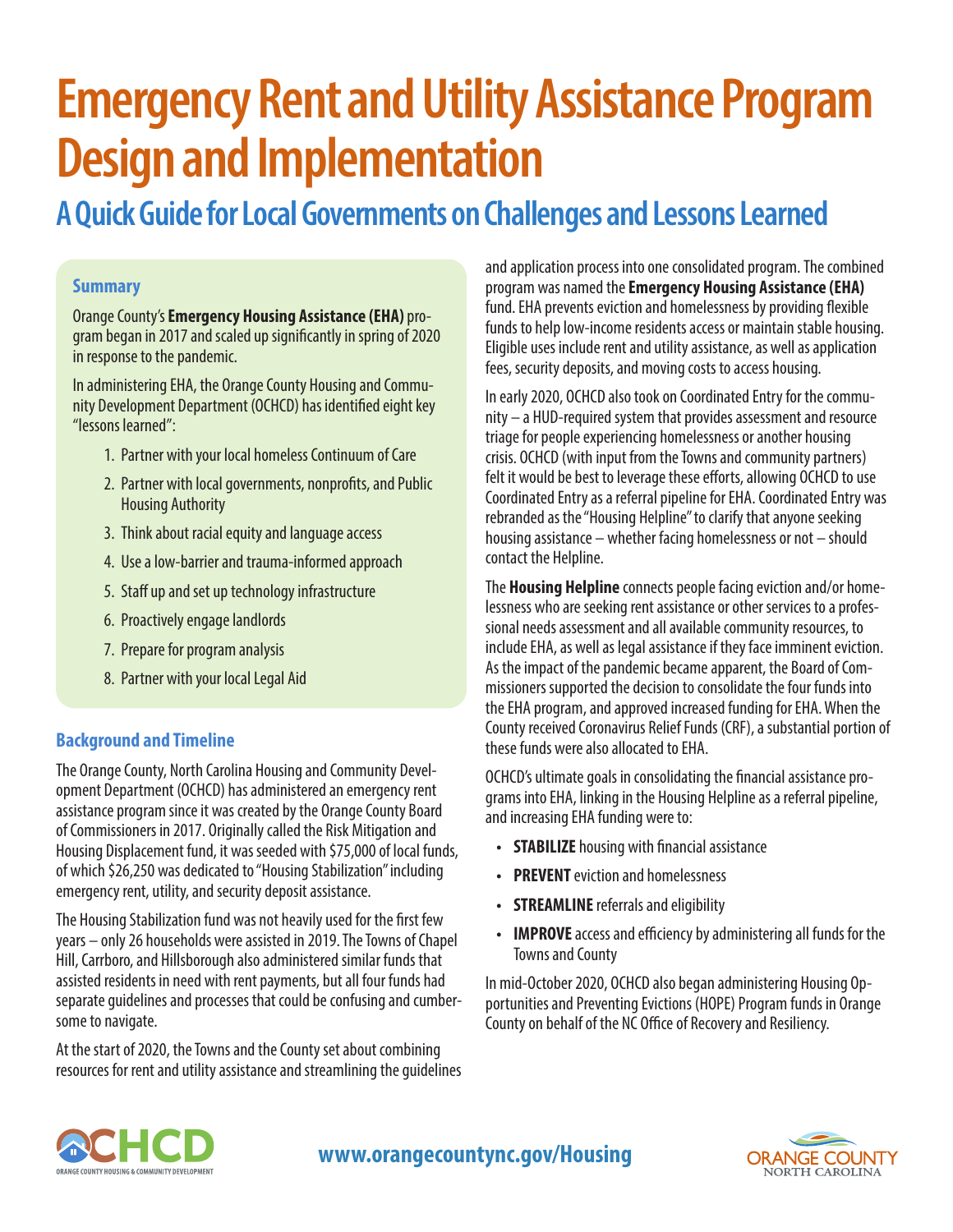#### **HOPE Program**

- Statewide rent and utility assistance program
- Eligible uses of funds rent and "essential" utilities only
- Administered locally by Orange County Department of Housing and Community Development (OCHCD)
- Funded with Coronavirus Relief Funds (CRF) and CDBG-CV funds awarded to the State
- In Orange County, \$1.6 million disbursed and 359 residents assisted in 2020; 60 assisted to date in 2021
- Referral system is NC 2-1-1

### **Emergency Housing Assistance**

- Provides funds for eviction and homelessness prevention
- Flexible housing assistance to help with security deposits, application fees, rent and utility payments, etc.
- Funded with local funds from County and Towns, Coronavirus Relief Funds (CRF) – and soon, CDBG-CV and Emergency Rental Assistance (ERA) funds
- \$2.5 million disbursed to 1,006 residents in 2020; 60 assisted to date in 2021
- Referral system uses the Housing Helpline (Coordinated Entry), plus a network of community partners who refer applicants

# **Results**



# **Lessons Learned**

#### **#1 – Partner with your local homeless Continuum of Care (CoC)**

- CoCs have well established community relationships, community-wide communication networks, and a referral infrastructure called Coordinated Entry
- EHA receives referrals via Coordinated Entry (the Housing Helpline), which provides professional, evidence-based assessment, triage, and resource connections to people in housing crisis
- This allows for the proper identification of residents' needs as well as warm hand-offs to any and all needed community-based resources – to include EHA
- Using the Housing Helpline as a referral pipeline also allows EHA to target people with the highest needs – over 75% of EHA funds have gone to residents earning less than 30% of area median income (AMI) largely due to using Coordinated Entry as a referral point, as well as partnerships with organizations serving people at the lowest income tier

#### **#2 – Partner with local governments, nonprofits, and Public Housing Authority**

- Identify local units of government and nonprofit organizations to serve as referral agencies and/or partner on the program in other ways
- For example, OCHCD found early on that getting payments out to landlords became a bottle neck as the County's accounts payable process was not well-equipped to handle the constant high volume of payments; to fix this, OCHCD partnered with local nonprofit organizations who served as points of referral for applicants and were also willing to cut the checks to landlords once OCHCD approved the application, and then invoice OCHCD monthly or quarterly for reimbursement
- Local governments (the Towns of Carrboro, Chapel Hill, and Hillsborough) provided staff and volunteers to help OCHCD with application review in the early days before OCHCD had fully staffed up for the program
- Partnering with the local Public Housing Authority can help increase access and utilization of Housing Choice Vouchers
- For example, EHA frequently provides assistance with application fees, security deposits, and moving costs to voucher holders in order to help them use their vouchers and access affordable housing

#### **#3 – Think about racial equity and language access**

- Collect and analyze data  $-$  both quantitative and qualitative  $-$  to identify neighborhoods in which to target program outreach and identify community partners to engage in the program (for example, the Urban Institute's Emergency Rental Assistance Priority  $Index$ <sup>1</sup>
- If possible, conduct a racial equity impact assessment of your program and/or organization